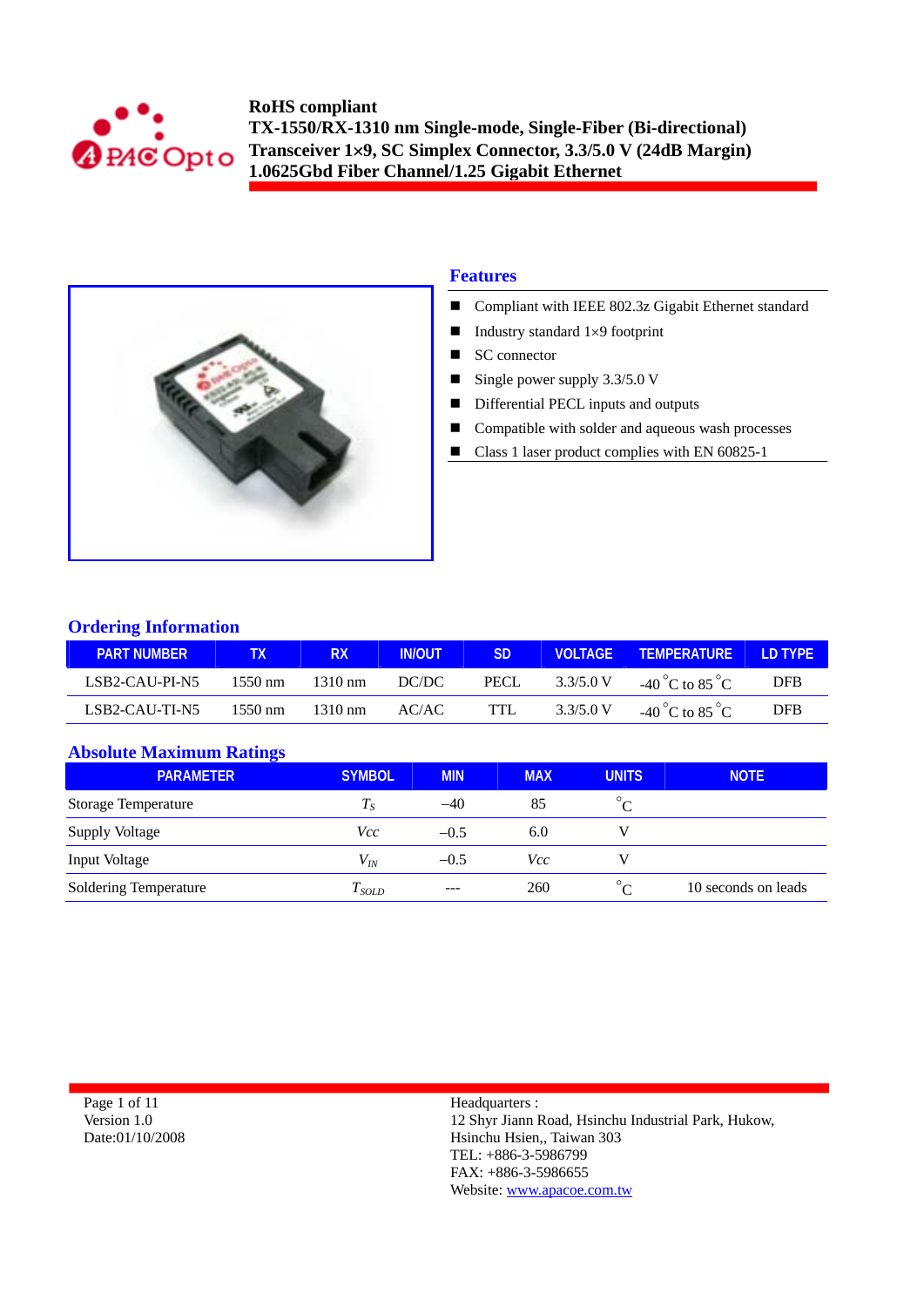

# **Operating Environment**

| <b>PARAMETER</b>                  | <b>SYMBOL</b>     | <b>MIN</b> | <b>MAX</b> | <b>UNITS</b> | <b>NOTE</b> |
|-----------------------------------|-------------------|------------|------------|--------------|-------------|
| <b>Case Operating Temperature</b> | $T_C$             | $-40$      | 85         |              |             |
| <b>Supply Voltage</b>             | Vcc               | 3.1        | 5.25       |              |             |
| Supply Current (5.0V)             | $I_{TX}+I_{RX}$   | ---        | 400        | mA           |             |
| Supply Current (3.3V)             | $I_{TX} + I_{RX}$ | $---$      | 300        | mA           |             |

# **Transmitter Electro-optical Characteristics**

| $Vec = 3.1$ V to 5.25 V, T <sub>C</sub> = -40 <sup>°</sup> C to 85 <sup>°</sup> C |                     |            |      |                           |              |             |
|-----------------------------------------------------------------------------------|---------------------|------------|------|---------------------------|--------------|-------------|
| <b>PARAMETER</b>                                                                  | <b>SYMBOL</b>       | <b>MIN</b> | TYP. | <b>MAX</b>                | <b>UNITS</b> | <b>NOTE</b> |
| Data Rate                                                                         | B                   | ---        | 1250 | 1300                      | Mb/s         |             |
| <b>Output Optical Power</b>                                                       |                     |            |      |                           |              |             |
| $9/125 \ \mu m$ fiber                                                             | Pout                | $-1$       |      | $+4$                      | dBm          | Average     |
| <b>Extinction Ratio</b>                                                           | ER                  | 7          | ---  |                           | dB           |             |
| Center Wavelength                                                                 | $\lambda_C$         | 1530       | 1550 | 1570                      | nm           |             |
| Spectral Width (-20dB)                                                            | $\Delta \lambda$    | ---        |      | 1                         | nm           |             |
| Side Mode Suppression Ratio                                                       | <b>SMSR</b>         | 30         |      |                           | dB           |             |
| Rise/Fall Time $(20-80%)$                                                         | $T_{r,f}$           |            |      | 260                       | ps           |             |
| Output Eye                                                                        |                     |            |      | Compliant with IEEE802.3z |              |             |
| Transmitter Data Input Voltage-High                                               | $V_{IH} - V_{CC}$   | $-1.1$     |      | $-0.74$                   | V            | Note 1      |
| Transmitter Data Input Voltage-Low                                                | $V_{IL}$ – $V_{CC}$ | $-2.0$     |      | $-1.58$                   | V            | Note 1      |
| Transmitter Data Input Differential<br>Voltage                                    | $V_{\mathit{DIFF}}$ | 0.3        |      | 2.0                       | V            | Note 1      |

Note 1: These inputs are compatible with 10K, 10KH and 100K ECL and PECL input.

Page 2 of 11 Version 1.0 Date:01/10/2008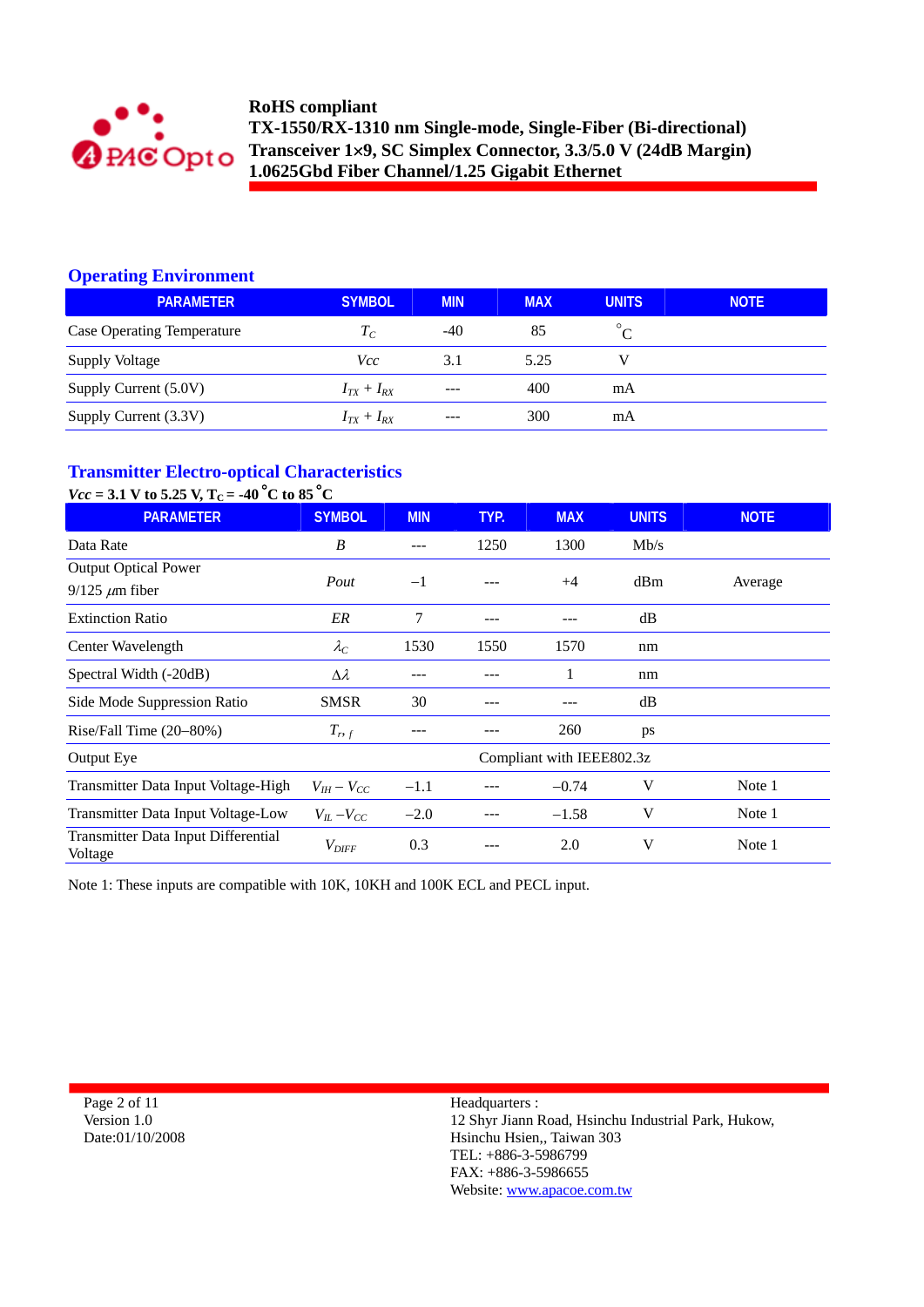

# **Receiver Electro-optical Characteristics**

 $Vcc = 3.1$  V to 5.25 V,  $T_C = -40$  °C to 85 °C

| <b>PARAMETER</b>                             | <b>SYMBOL</b>       | <b>MIN</b>    | TYP.  | <b>MAX</b> | <b>UNITS</b> | <b>NOTE</b>                   |
|----------------------------------------------|---------------------|---------------|-------|------------|--------------|-------------------------------|
| Data Rate                                    | $\boldsymbol{B}$    | ---           | 1250  | 1300       | Mb/s         |                               |
| <b>Optical Input Power-maximum</b>           | $P_{IN}$            | $-2$          |       |            | dBm          | $BER < 10^{-12}$              |
| Optical Input Power-minimum<br>(Sensitivity) | $P_{IN}$            | ---           |       | $-25$      | dBm          | $BER < 10^{-12}$              |
| <b>Operating Center Wavelength</b>           | $\lambda_C$         | 1260          |       | 1360       | nm           |                               |
| <b>Return Loss</b>                           | RL                  | ---           | ---   | $-14$      | dB           | $\lambda = 1260 \sim 1360$ nm |
| Signal Detect-Asserted                       | $P_A$               | ---           | $---$ | $-25$      | dBm          | Average                       |
| <b>Signal Detect-Deasserted</b>              | $P_D$               | $-35$         |       | ---        | dBm          | Average                       |
| Signal Detect-Hysteresis                     | $P_A - P_D$         | 1.0           | ---   | ---        | dB           |                               |
| Signal Detect Output voltage-High            | $V_{OH} - V_{CC}$   | $-1.1$        | ---   | $-0.74$    | V            | Note 1                        |
| Signal Detect Output voltage-Low             | $V_{OL}$ – $V_{CC}$ | $-2.0$        |       | $-1.58$    | V            | Note 1                        |
| Signal Detect Voltage (TTL)-High             | $V_{OH}$            | $V_{CC}$ -0.8 |       | <b>Vcc</b> | V            |                               |
| Signal Detect Voltage (TTL)-Low              | $V_{OL}$            | $\theta$      |       | 0.5        | V            |                               |
| Crosstalk                                    | <b>CRT</b>          | ---           |       | $-45$      | dB           |                               |
| Data Output Rise, Fall Time (20–80%)         | $T$ r, f            |               |       | 0.35       | ns           |                               |
| Data Output Voltage-High                     | $V_{OH}-V_{CC}$     | $-1.1$        |       | $-0.74$    | V            | Note 1                        |
| Data Output Voltage-Low                      | $V_{OL}$ – $V_{CC}$ | $-2.0$        |       | $-1.58$    | V            | Note 1                        |
| Data Output Differential Voltage             | $V_{\text{DIFF}}$   | 1.0           |       | 1.8        | V            |                               |

Note 1: These outputs are compatible with 10K, 10KH and 100K ECL and PECL input.

Page 3 of 11 Version 1.0 Date:01/10/2008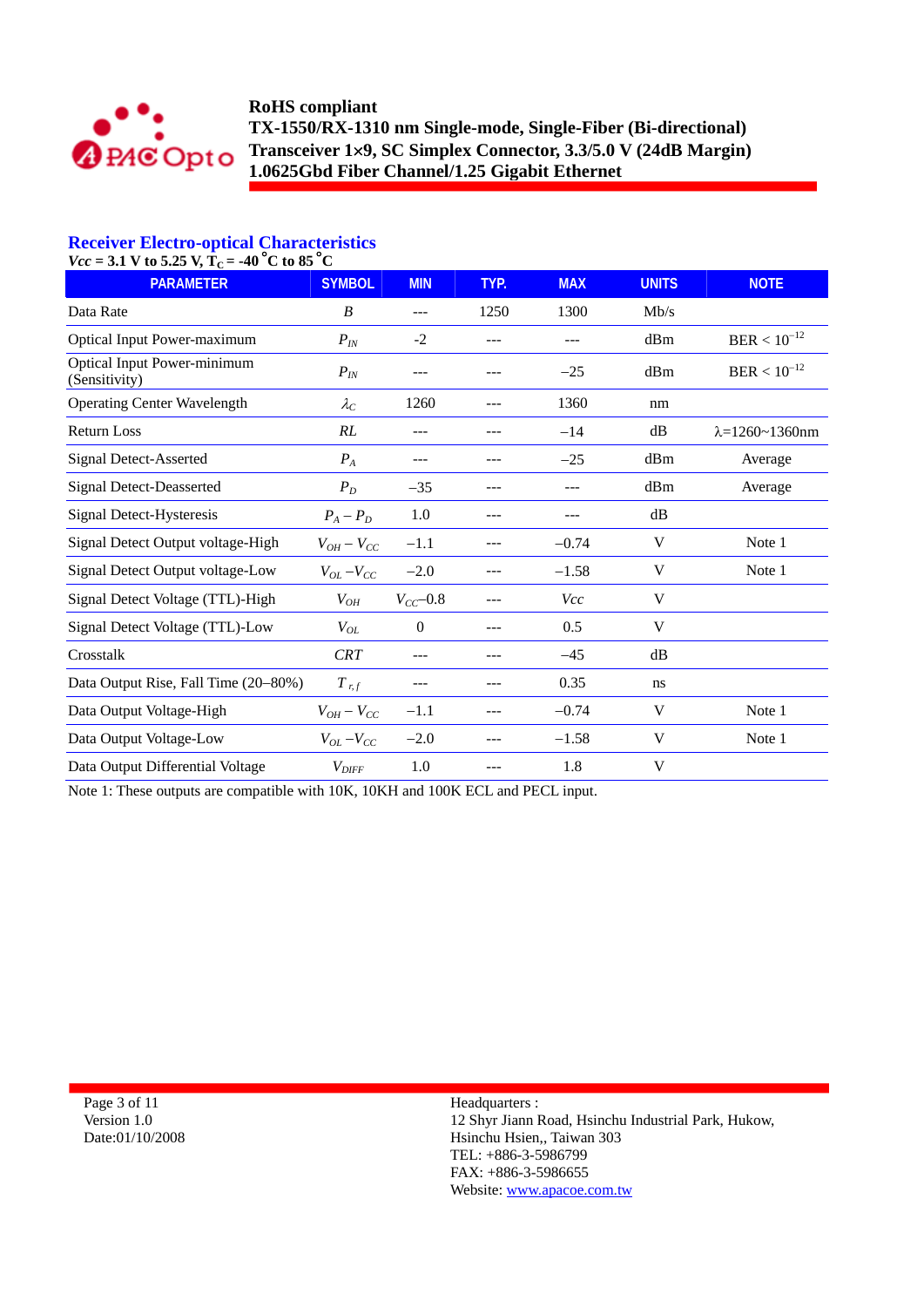

## **Block Diagram of Transceiver**



#### **Transmitter and Receiver Optical Sub-assembly Section**

A 1550 nm InGaAsP laser and an InGaAs PIN photodiode integrate with an WDM filter to form a bi-directional single fiber optical subassembly (OSA). The laser of OSA is driven by a LD driver IC which converts differential input LVPECL logic signals into an analog laser driving current. And, The photodiode of OSA is connected to a circuit providing post-amplification quantization, and optical signal detection.

#### **Receiver Signal Detect**

Signal Detect is a basic fiber failure indicator. This is a single-ended LVPECL output. As the input optical power is decreased, Signal Detect will switch from high to low (deassert point) somewhere between sensitivity and the no light input level. As the input optical power is increased from very low levels, Signal Detect will switch back from low to high (assert point). The assert level will be at least 1.0 dB higher than the deassert level.

Page 4 of 11 Version 1.0 Date:01/10/2008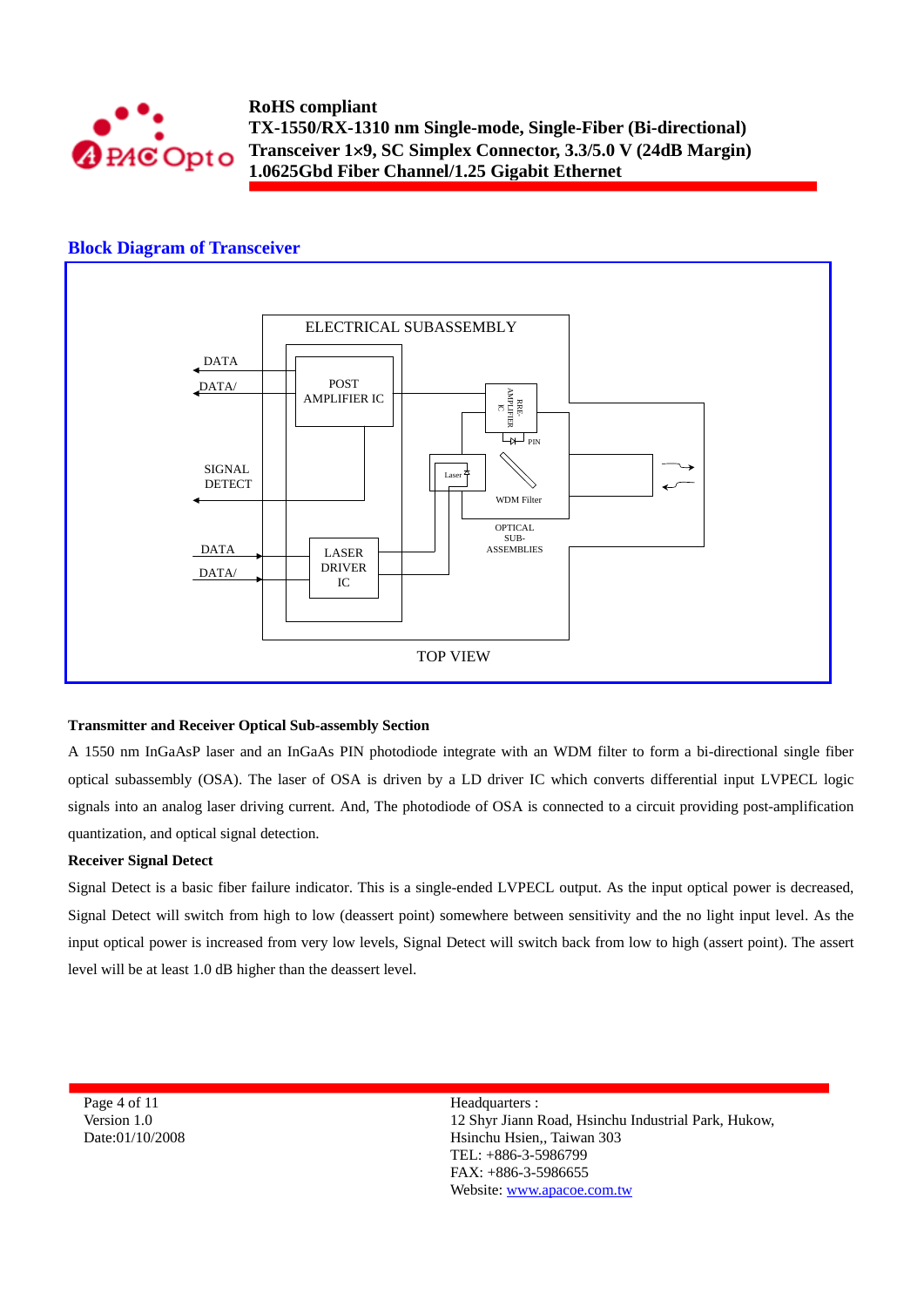

# **Connection Diagram**



| <b>PIN</b> | <b>SYMBOL</b> | <b>DESCRIPTION</b>                                                                                                                                                                                                                                                                                                                                                                                                                                                                                                                                                                                   |
|------------|---------------|------------------------------------------------------------------------------------------------------------------------------------------------------------------------------------------------------------------------------------------------------------------------------------------------------------------------------------------------------------------------------------------------------------------------------------------------------------------------------------------------------------------------------------------------------------------------------------------------------|
|            | RX GND        | Receiver Signal Ground, Directly connect this pin to the receiver ground plane                                                                                                                                                                                                                                                                                                                                                                                                                                                                                                                       |
| 2          | $RD+$         | $RD$ + is an open-emitter output circuit.<br>Terminate this high-speed differential LVPECL output with standard LVPECL techniques at the<br>follow-on device input pin. (See recommended circuit schematic)                                                                                                                                                                                                                                                                                                                                                                                          |
| 3          | $RD-$         | RD- is an open-emitter output circuit.<br>Terminate this high-speed differential LVPECL output with standard LVPECL techniques at the<br>follow-on device input pin. (See recommended circuit schematic)                                                                                                                                                                                                                                                                                                                                                                                             |
| 4          | <b>SD</b>     | Signal Detect.<br>Normal optical input levels to the receiver result in a logic "1" output, $V_{OH}$ , asserted. Low input optical<br>levels to the receiver result in a fault condition indicated by a logic "0" output $V_{OL}$ , deasserted Signal<br>Detect is a single-ended LVPECL output. SD can be terminated with LVPECL techniques via 50 $\Omega$ to<br>$V_{CCR}$ – 2 V. Alternatively, SD can be loaded with a 180 $\Omega$ resistor to RX GND to conserve electrical<br>power with small compromise to signal quality. If Signal Detect output is not used, leave it<br>open-circuited. |
| 5          | $V_{CCR}$     | <b>Receiver Power Supply</b><br>Provide +3.3/5.0 Vdc via the recommended receiver power supply filter circuit. Locate the power supply<br>filter circuit as close as possible to the $V_{CCR}$ pin.                                                                                                                                                                                                                                                                                                                                                                                                  |
| 6          | $V_{CCT}$     | <b>Transmitter Power Supply</b><br>Provide +3.3/5.0 Vdc via the recommended transmitter power supply filter circuit. Locate the power<br>supply filter circuit as close as possible to the $V_{CCT}$ pin.                                                                                                                                                                                                                                                                                                                                                                                            |
| 7          | $TD-$         | <b>Transmitter Data In-Bar</b><br>Terminate this high-speed differential LVPECL input with standard LVPECL techniques at the<br>transmitter input pin. (See recommended circuit schematic)                                                                                                                                                                                                                                                                                                                                                                                                           |
| 8          | $TD+$         | <b>Transmitter Data In</b><br>Terminate this high-speed differential LVPECL input with standard LVPECL techniques at the<br>transmitter input pin. (See recommended circuit schematic)                                                                                                                                                                                                                                                                                                                                                                                                               |
| 9          | TX GND        | <b>Transmitter Signal Ground</b><br>Directly connect this pin to the transmitter signal ground plane. Directly connect this pin to the<br>transmitter ground plane.                                                                                                                                                                                                                                                                                                                                                                                                                                  |
|            |               |                                                                                                                                                                                                                                                                                                                                                                                                                                                                                                                                                                                                      |

Page 5 of 11 Version 1.0 Date:01/10/2008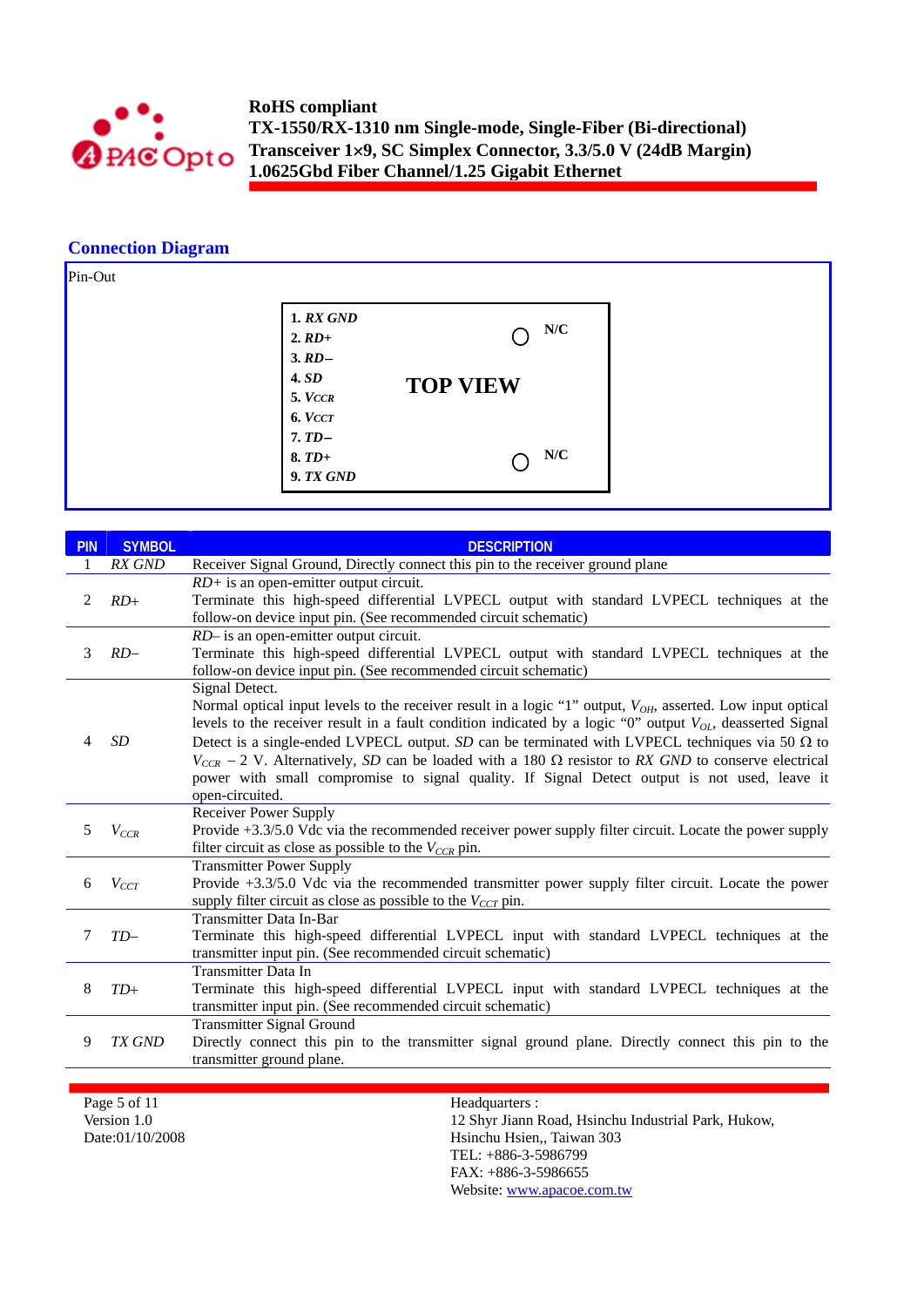

## **Recommended Circuit Schematic**



Page 6 of 11 Version 1.0 Date:01/10/2008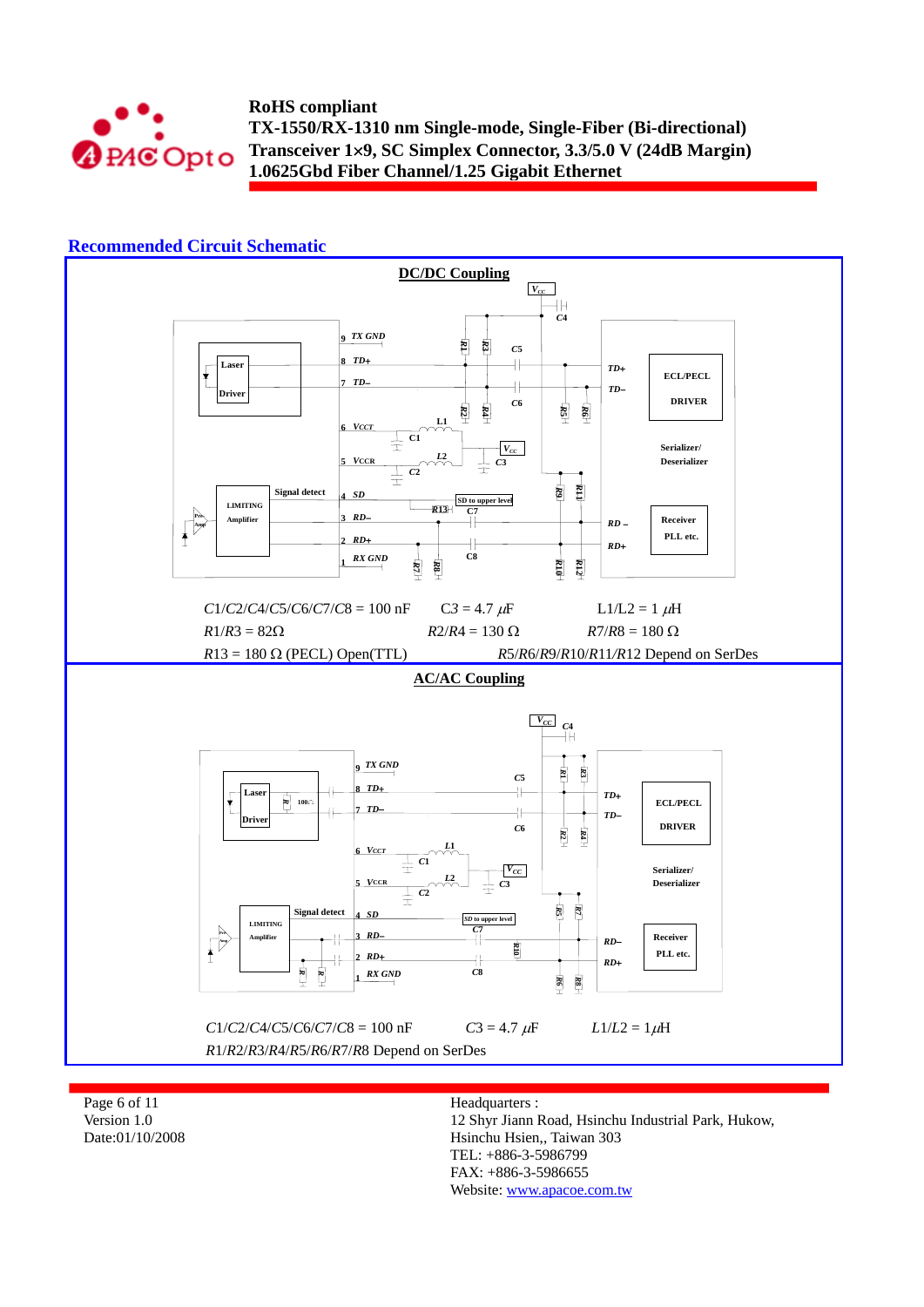

In order to get proper functionality, a recommended circuit is provided in above recommended circuit schematic. When designing the circuit interface, there are a few fundamental guidelines to follow.

- (1) The differential data lines should be treated as 50  $\Omega$  Micro strip or strip line transmission lines. This will help to minimize the parasitic inductance and capacitance effects. Locate termination at the received signal end of the transmission line. The length of these lines should be kept short and of equal length.
- (2) For the high speed signal lines, differential signals should be used, not single-ended signals, and these differential signals need to be loaded symmetrically to prevent unbalanced currents which will cause distortion in the signal.
- (3) Multi layer plane PCB is best for distribution of  $V_{CC}$ , returning ground currents, forming transmission lines and shielding, Also, it is important to suppress noise from influencing the fiber-optic transceiver performance, especially the receiver circuit.
- (4) A separate proper power supply filter circuits shown in Figure for the transmitter and receiver sections. These filter circuits suppress  $V_{cc}$  noise over a broad frequency range, this prevents receiver sensitivity degradation due to  $V_{cc}$  noise.
- (5) Surface-mount components are recommended. Use ceramic bypass capacitors for the 0.1 *µ*F capacitors and a surface-mount coil inductor for 1  $\mu$ H inductor. Ferrite beads can be used to replace the coil inductors when using quieter  $V_{CC}$  supplies, but a coil inductor is recommended over a ferrite bead. All power supply components need to be placed physically next to the  $V_{CC}$ pins of the receiver and transmitter.
- (6) Use a good, uniform ground plane with a minimum number of holes to provide a low-inductance ground current return for the power supply currents.

Page 7 of 11 Version 1.0 Date:01/10/2008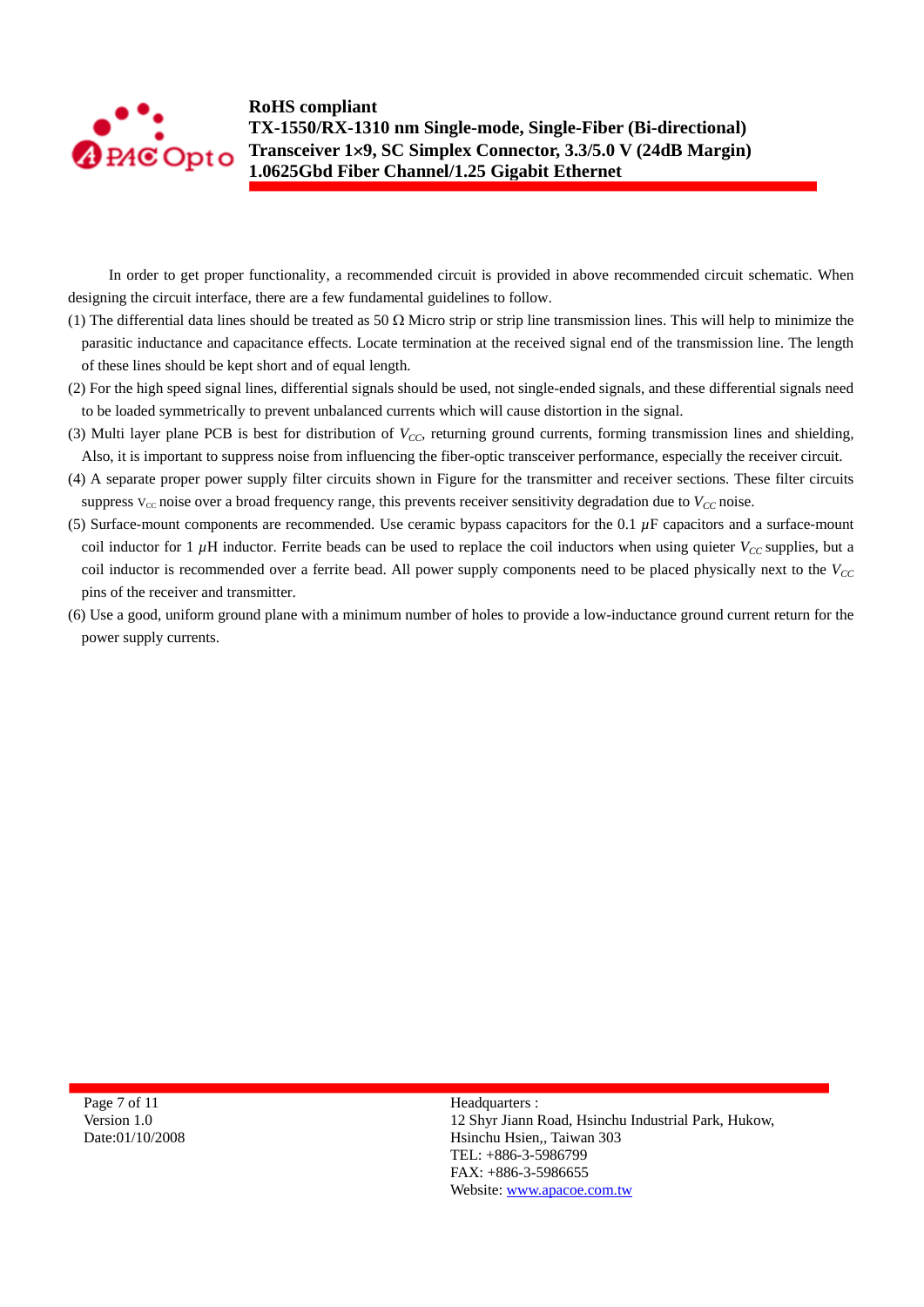

## **Recommended Board Layout Hole Pattern**



This transceiver is compatible with industry standard wave or hand solder processes. After wash process, all moisture must be completely remove from the module. The transceiver is supplied with a process plug to prevent contamination during wave solder and aqueous rinse as well as during handling, shipping or storage.

Solder fluxes should be water-soluble, organic solder fluxes. Recommended cleaning and degreasing chemicals for these transceivers are alcohol's (methyl, isopropyl, isobutyl), aliphatics (hexane, heptane) and other chemicals, such as soap solution or naphtha. Do not use partially halogenated hydrocarbons for cleaning/degreasing.

Page 8 of 11 Version 1.0 Date:01/10/2008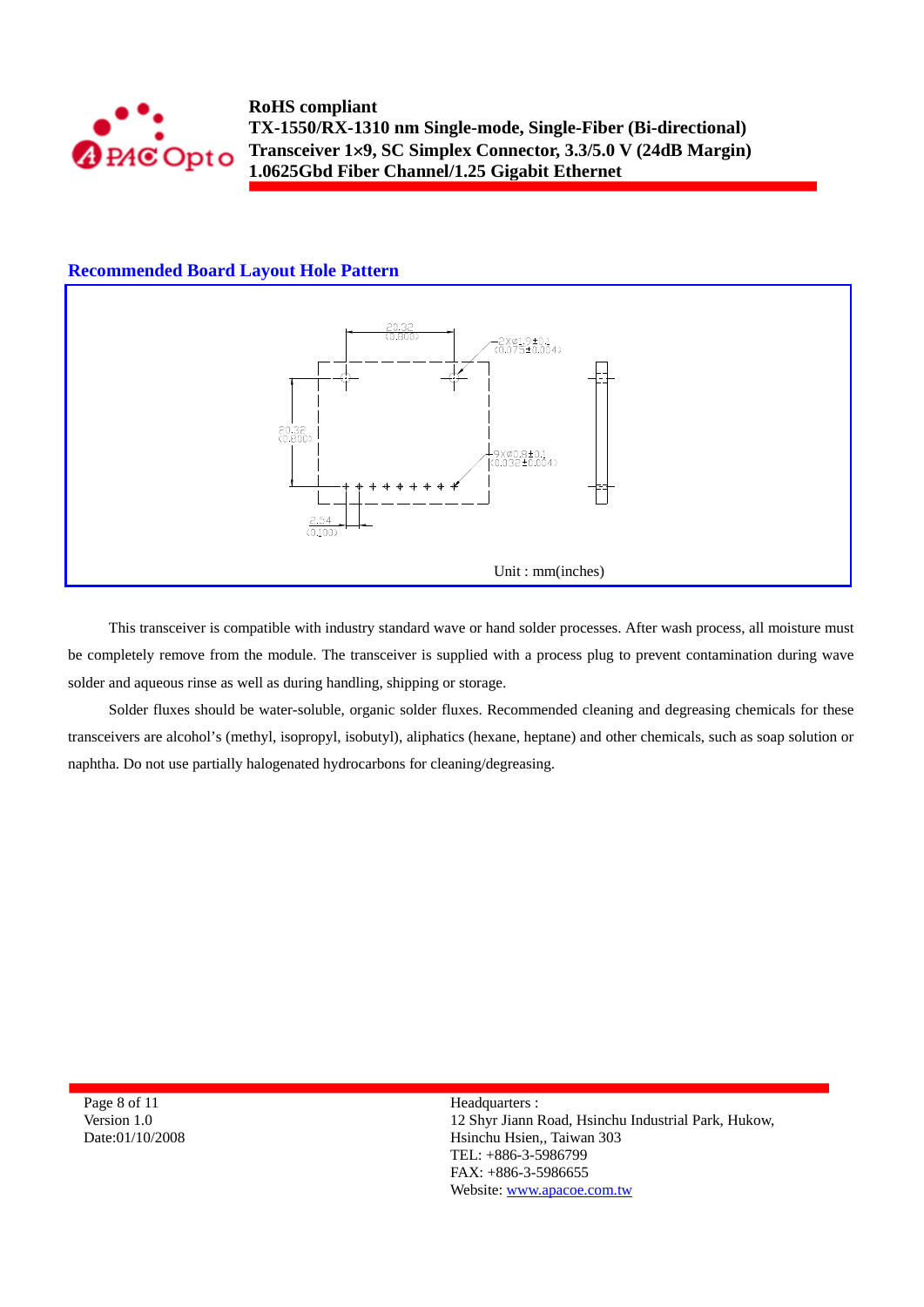





Page 9 of 11 Version 1.0 Date:01/10/2008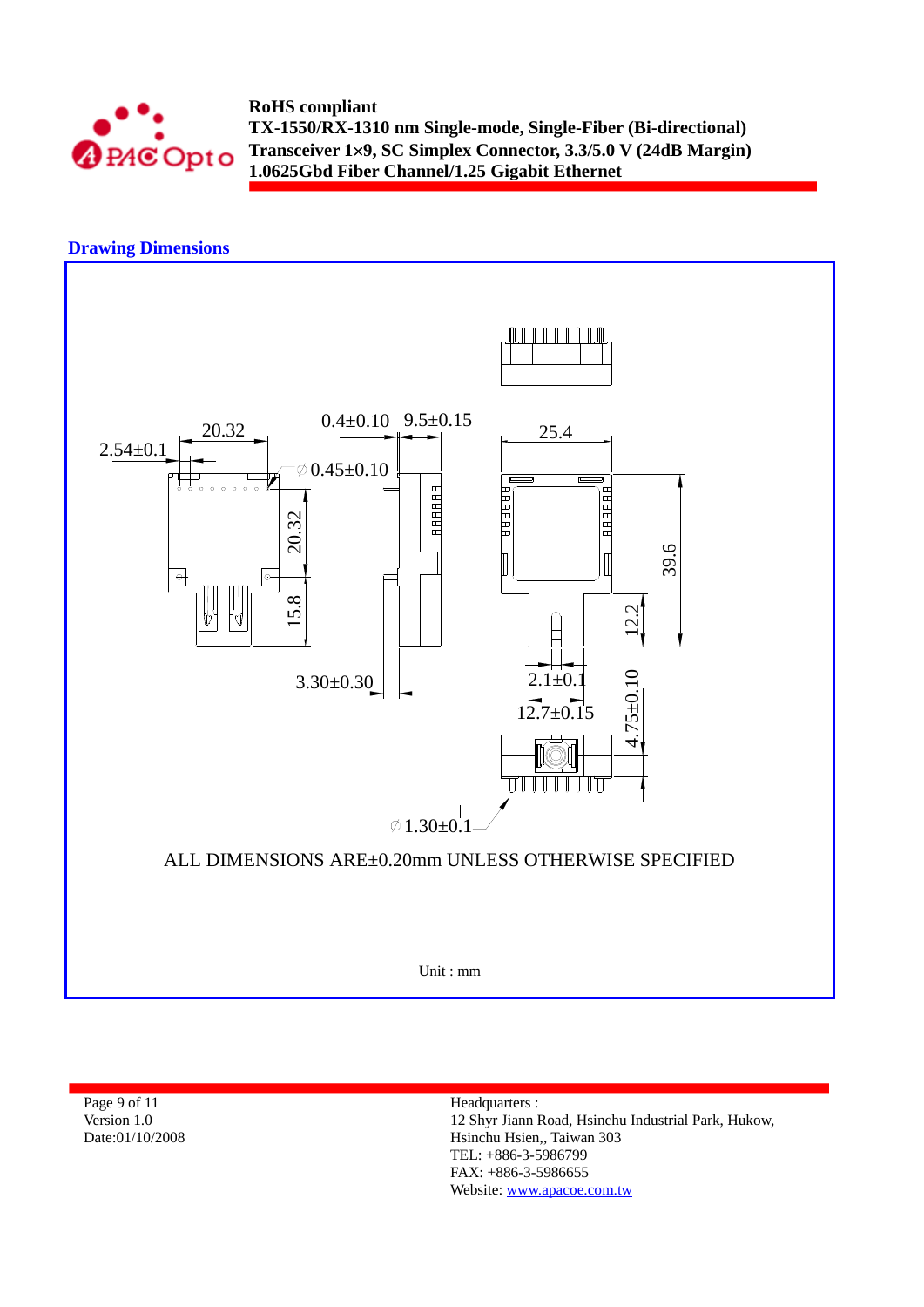

# **Optical Receptacle Cleaning Recommendations**

All fiber stubs inside the receptacle portions were cleaned before shipment. In the event of contamination of the optical ports, the recommended cleaning process is the use of forced nitrogen. If contamination is thought to have remained, the optical ports can be cleaned using a NTT international Cletop® stick type and HFE7100 cleaning fluid. Before the mating of patchcord, the fiber end should be cleaned up by using Cletop® cleaning cassette.



Note: The pictures were extracted from NTT-ME website. And the Cletop® is a trademark registered by NTT-ME

Page 10 of 11 Version 1.0 Date:01/10/2008